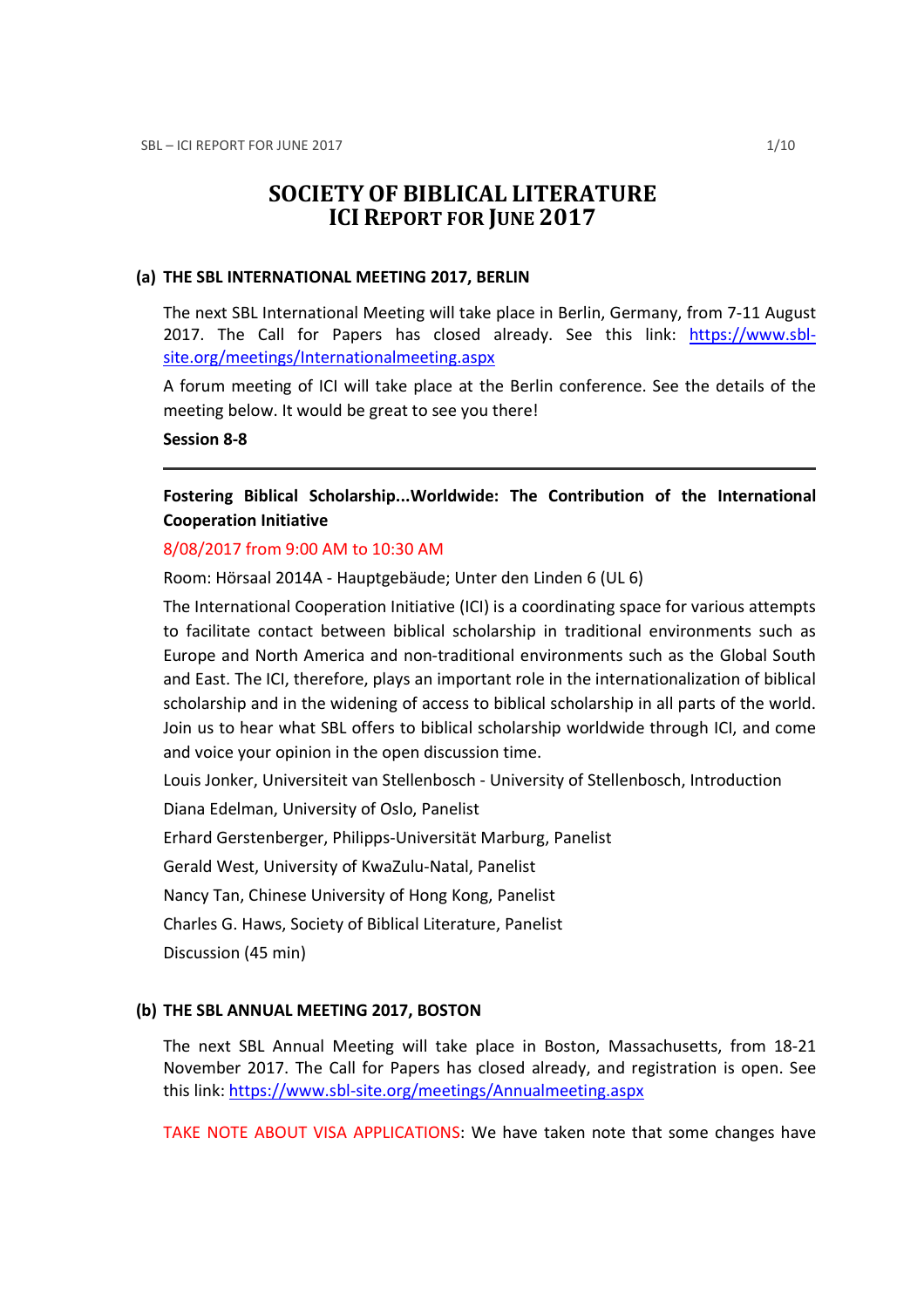taken place under the new presidency in the United States with reference to immigration and visas. The SBL Executive is monitoring the situation and will keep its membership and the ICI updated on any further developments. If you plan to go to Boston and have to apply for a visa, please plan ahead so that your application will be submitted well in advance.

For those looking for more affordable accommodation at the Boston meeting, the following list may be of assistance. PLEASE TAKE NOTE that these accommodation options are provided as a courtesy to ICI members, and that the ICI and SBL do not take any responsibility for reservations, quality or safety of these lodgings.

| HI Boston**                                               | www.bostonhostel.org             | 19 Stuart Street, Boston,<br>MA02116            | \$60  |
|-----------------------------------------------------------|----------------------------------|-------------------------------------------------|-------|
| <b>Armory Guest</b><br>House**                            | www.thearmoryhouse.com           | 62-64 Amory Street,<br>Cambridge, MA 02139      | \$86  |
| Quarters on DOT<br>by Short Term<br><b>Rentals Boston</b> | www.shorttermrentalsboston.com   | 80 Dorchester Street,<br>Boston, MA 02127       | \$100 |
| La Quinta Inn &<br>Suites Boston -<br>Somerville          | www.lg.com                       | 23 Cummings St.,<br>Somerville, MA 02145        | \$105 |
| Ramada Boston                                             | www.wyndhamhotels.com            | 800 Morrissey Bouldevard,<br>Boston, MA 02122   | \$119 |
| Best Western Plus<br><b>Boston Hotel</b>                  | www.bestwestern.com              | 891 Massachusetts Ave.,<br>Boston, MA 02118     | \$122 |
| Coolidge Corner<br>Guest House**                          | www.brooklinebedandbreakfast.com | 17-19 Littell Road,<br>Brookline, MA 02146-6504 | \$129 |

\*\*Hostel or guest house may have common shared dormitories or bathrooms

## (c) PUBLICATION IN ANCIENT NEAR EAST MONOGRAPHS (ANEM) / MONOGRAFIAS SOBRE EL ANTIGUO CERCANO ORIENTE (MACO)

ANEM/MACO is a series that was established by the SBL at the request of the International Cooperation Initiative (ICI), and which is co-edited by Alan Lenzi and Juan Tebes. The series publishes volumes on the Ancient Near East (including ancient Israel) electronically and makes them freely available for download. (Paperback and hardback versions of the volumes are available too, for a reasonable price.) Any work published in ANEM/MACO is freely available in electronic version to anyone in perpetuity. To view the volumes published in the series, please go to http://www.sblsite.org/publications/Books\_ANEmonographs.aspx

The latest volumes in ANEM/MACO is: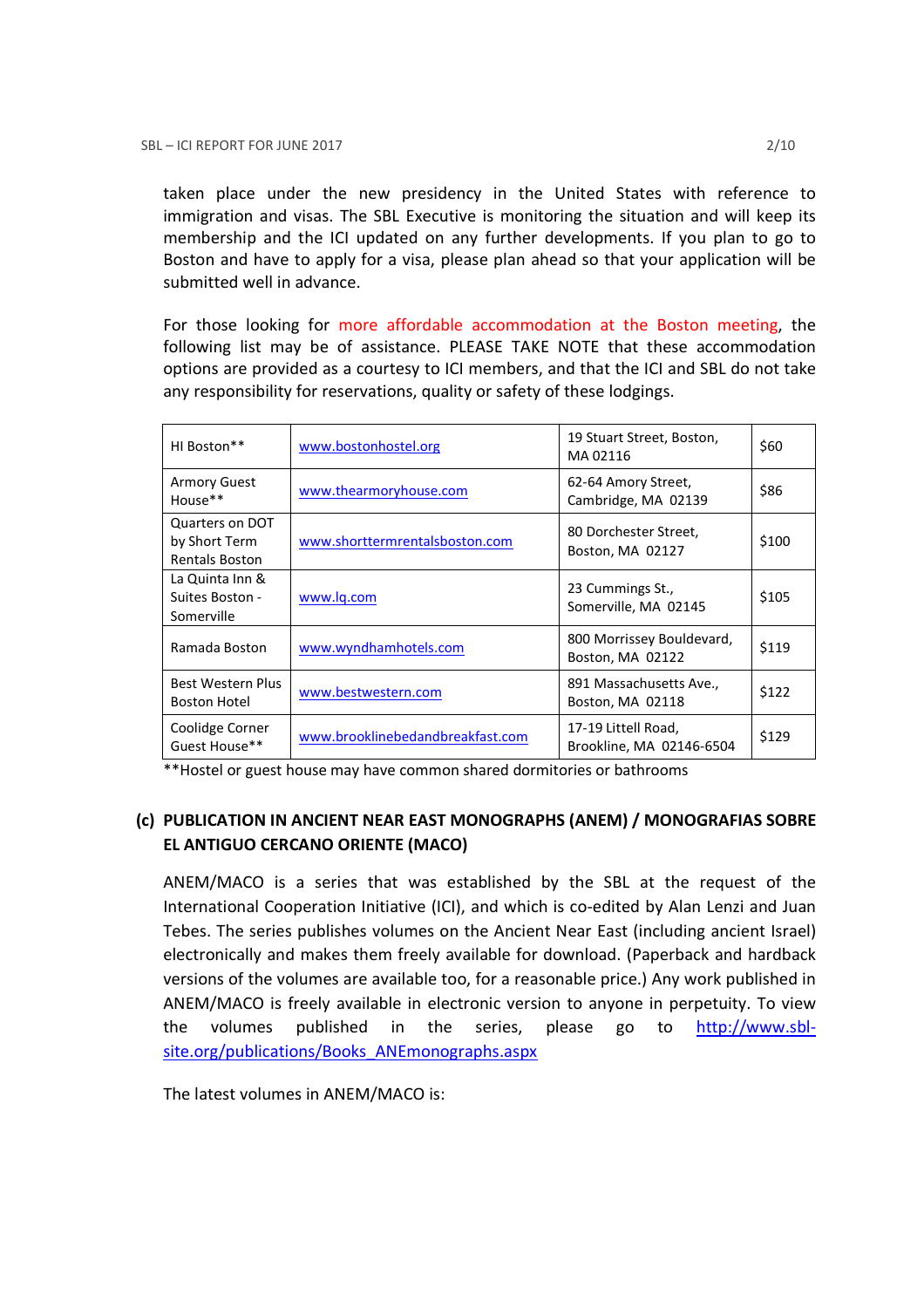**Exploring Zechariah, Volume 1&2: The Development of Zechariah and Its Role within the Twelve** 

By Mark J. Boda

These volumes showcases a series of studies on the development of Zechariah as a book and its role within the development and rhetoric of the Book of the Twelve. It features the following: (i) Examination of the role that the final section of the Book of the Twelve played in drawing the corpus together into its final form; (ii) Articles drawn from a variety of journals; (iii) Ten essays that represent advances into Book of the Twelve research.

To download the book for free, paste the following link into your browser: https://www.sbl-site.org/assets/pdfs/pubs/9780884142010\_OA.pdf

## (d) PUBLICATION IN INTERNATIONAL VOICES IN BIBLICAL STUDIES (IVBS)

IVBS is a series that was established by the SBL at the request of the International Cooperation Initiative (ICI), and which is co-edited by Monica Melanchthon and Jione Havea. IVBS encourages in particular submissions from scholars in the present seven international regions for which it has editorial boards: Africa, Central and Eastern Europe, Latin America, Middle East-South Asia, Northeast Asia, Pacific, and Southeast Asia. Interregional collaborations are also welcome. IVBS publishes works in English and in any other language for which its editors can find qualified peer reviewers. Any work published in IVBS is freely available to anyone in perpetuity. The series publishes work generally in the area of reception history and criticism. The scope is not limited to any particular biblical text or historical timeframe. The works will mainly be published in English and, wherever possible, also in primary languages of authors. For more information please go to http://ivbs.sbl-site.org/home.aspx. If you would consider publishing your work in this series, feel free to contact one of the two general editors, Monica Melanchthon or Jione Havea.

The latest volume in IVBS is:

#### Reading Ruth in Asia

#### Edited by Jione Havea and Peter Lau

This monograph contains readings of texts and themes from the Book of Ruth by scholars from Asia. There is a strong mix of postcolonial and contextual flavors in the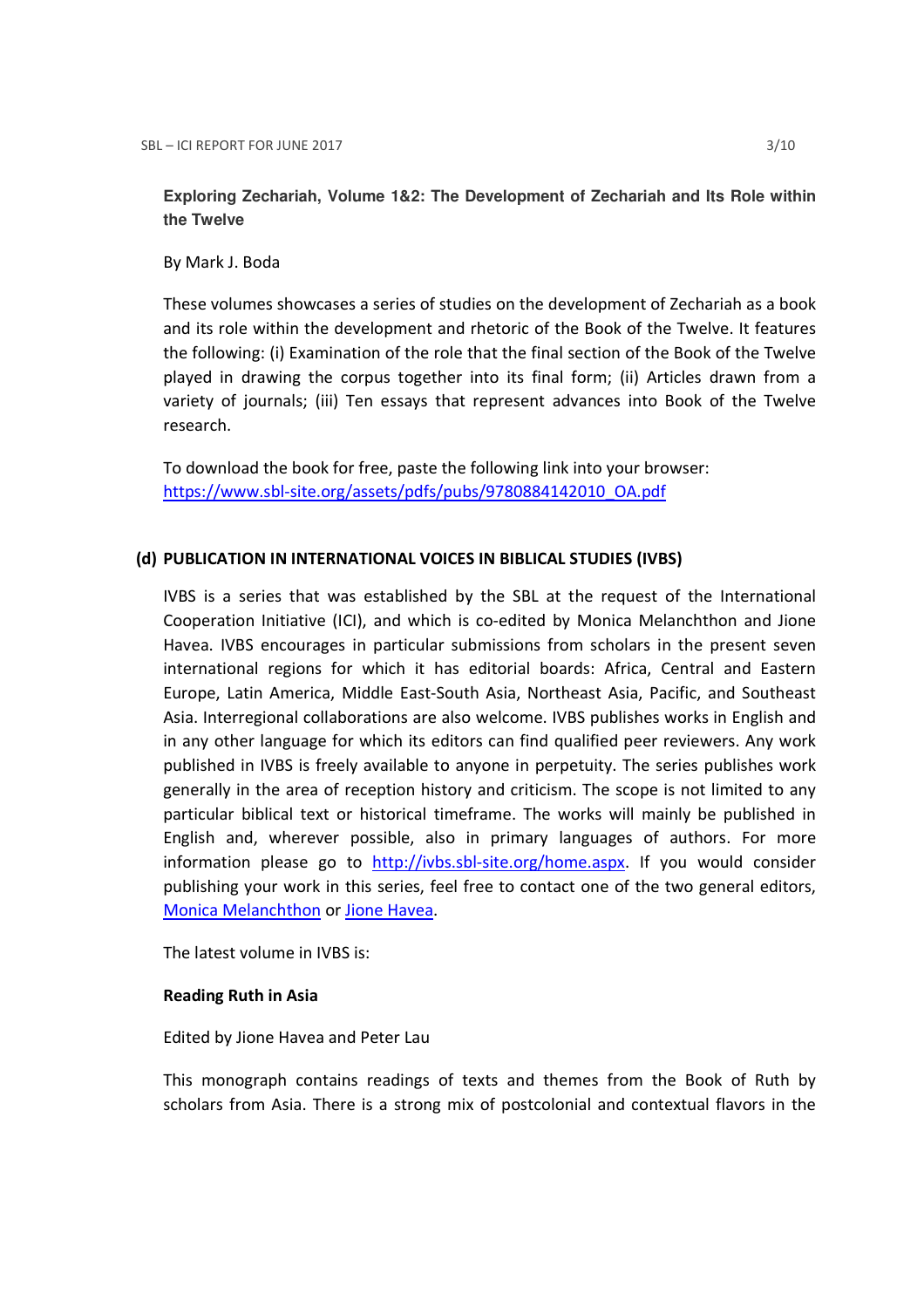essays, which together give readers a taste of Biblical Criticism in Asia. Special attention is given to the literary, cultural, gender and minoritized subjects in the Book of Ruth.

To download the book for free, paste the following link into your browser: http://ivbs.sbl-site.org/uploads/9780884141006\_OA.pdf

## (e) PUBLICATIONS: ONLINE BOOKS – NEW BOOKS ADDED

(For the full list, please go to http://www.sbl-site.org/publications/Books\_ICIbooks.aspx)

## The Recovery of the Ancient Hebrew Language: The Lexicographical Writings of D. Winton Thomas

Day, John. The Recovery of the Ancient Hebrew Language: The Lexicographical Writings of D. Winton Thomas. Hebrew Bible Monograph 20. Sheffield: Sheffield Phoenix Press, 2013.

David Winton Thomas (1901–1970) was Regius Professor of Hebrew in the University of Cambridge (1938–1968) and one of the most distinguished British lexicographers of the Hebrew language. His special contribution was the identification of words in Biblical Hebrew that had lain undetected since ancient times, sometimes because they were homonyms of other, betterknown words. He called his project 'The Recovery of the Ancient Hebrew Language', the title of his inaugural lecture at Cambridge in 1939, as well as of the present book.

#### Psalms 1-2: A Gateway to the Psalter

Cole, Robert L. Psalms 1-2: A Gateway to the Psalter. Hebrew Bible Monograph 37. Sheffield: Sheffield Phoenix Press, 2013.

This cohesive and coherent introductory pair of psalms sets a pattern at the beginning for reading all those that follow. Indeed, a thorough understanding of the first two psalms and their integrated message is a prerequisite for understanding the purpose of the entire book.

#### John, Jesus, and History, Volume 3: Glimpses of Jesus through the Johannine Lens

Anderson, Paul N., Felix Just, S.J., and Tom Thatcher, eds. John, Jesus, and History, Volume 3: Glimpses of Jesus through the Johannine Lens. Early Christianity and Its Literature 18. Atlanta: SBL Press, 2016.

Since it began in 2002, the John, Jesus, and History Project has assessed critically the modern disparaging of John's historicity and has found this bias wanting. In this third volume, an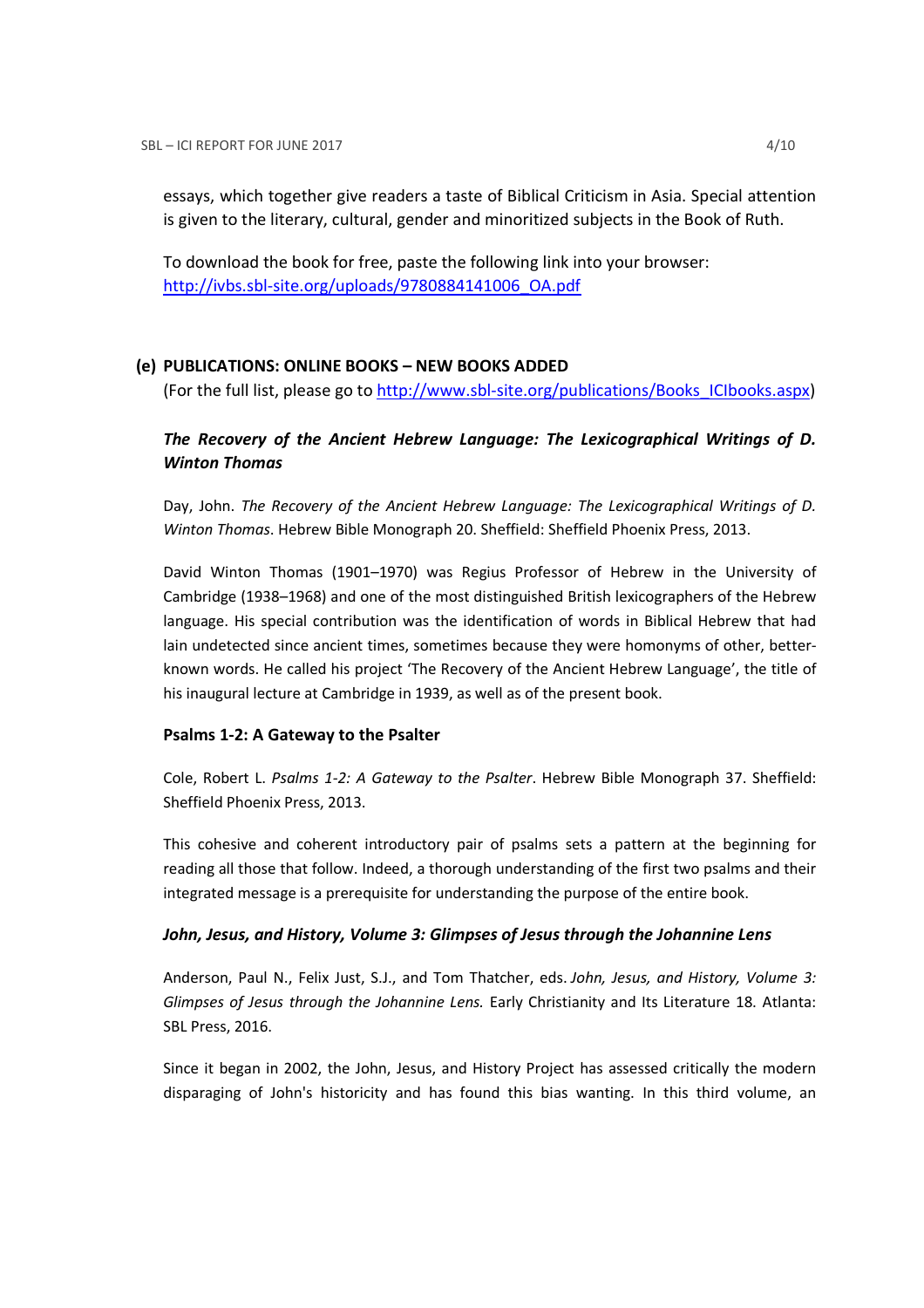international group of experts demonstrate over two dozen ways in which John contributes to an enhanced historical understanding of Jesus and his ministry.

#### An Introduction to Empire in the New Testament

Winn, Adam. An Introduction to Empire in the New Testament. Resources for Biblical Study 84. Atlanta: SBL Press, 2016.

The purpose of the present volume is to introduce students and non-specialists to the growing subfield of New Testament studies known as empire studies. Contributors seek to make readers aware of the significant work that has already been produced, while also pointing them to new ways in which this field is moving forward. Contributions explore the strategies employed by early Christians to respond to the Roman empire.

### Transgender, Intersex and Biblical Interpretation

Hornsby, Teresa J., and Deryn Guest. Transgender, Intersex and Biblical Interpretation. Semeia Studies 83. Atlanta: SBL Press, 2016.

In this volume Hornsby and Guest introduce readers to terms for the various identities of trans people and how the Bible can be an affirmation of those deemed sexually other by communities. This book offers readings of well known (e.g., Gen 1; Revelation) and not so well known (2 Sam 6; Jer 38) narratives to illustrate that the Bible has been translated and interpreted with a bias that makes heterosexuality and a two sex, two gender system natural, and thus divinely ordained. The authors present examples that show gender was never a binary, and in the Bible gender and sex are always dynamic categories that do, and must, transition.

#### Other Publishers' Resources and Resources in Spanish

Oxford University Press offers free and reduced rate access to dozens of countries. Learn more on their website.

We thank the Instituto Multidisciplinario de Historia y Ciencias Humanas who is willing to make some direct links to free Spanish publications available on the ICI book repository page. See the following link. Links are available there to the following books (in Spanish):

- Excavation reports of Tell el-Ghaba (Egypt)
- Study of Stela of Gebel Barkal (Egypt)
- Proceedings I institute worshop (includes articles on ANE)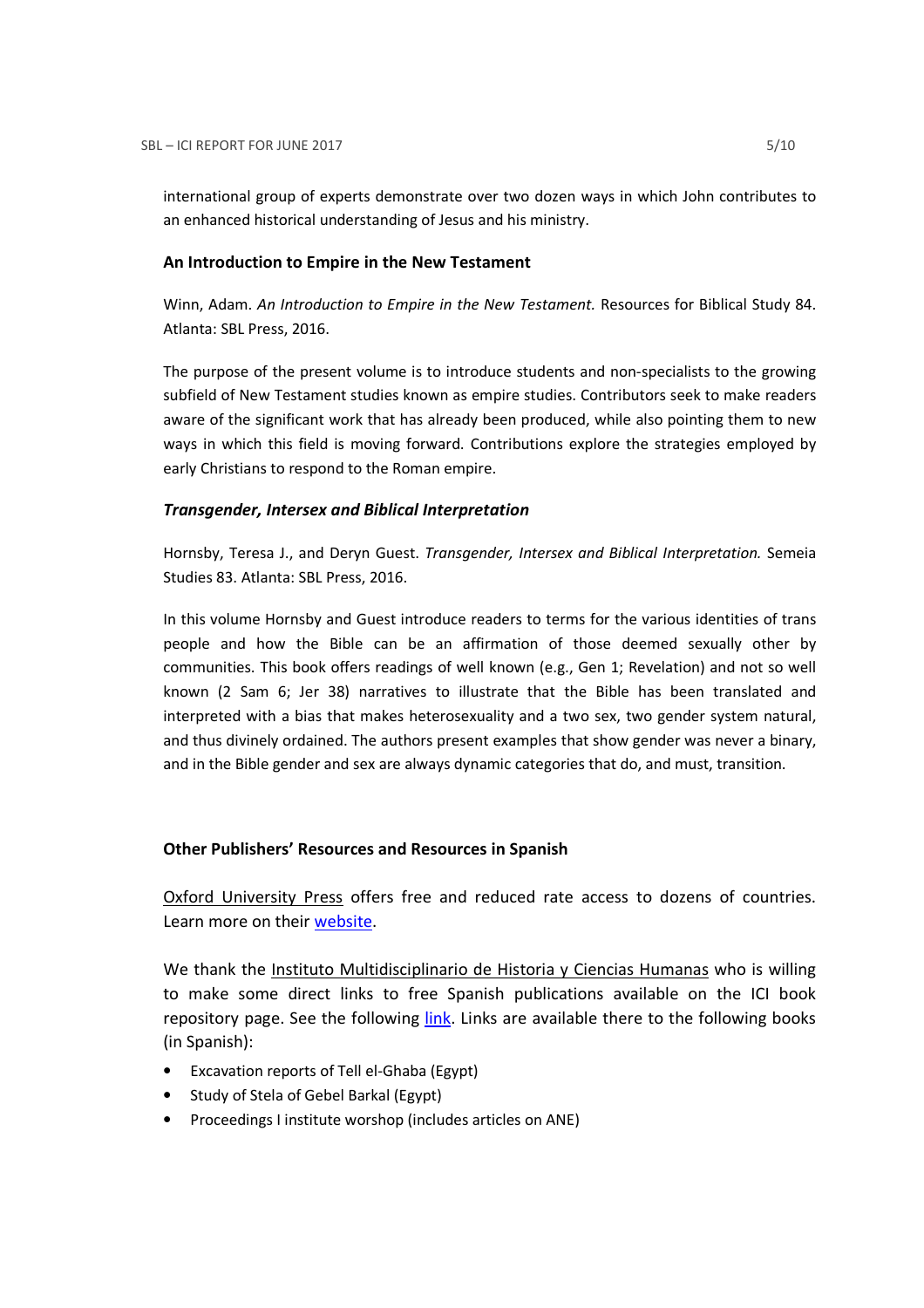- Proceedings II institute worshop (includes articles on ANE)
- Proceedings III institute worshop (includes articles on ANE)

There is also a link to the following Spanish journal:

• Journal of Egyptological Studies

### JSTOR provides free or low cost access to more than 1,500 institutions in 69 countries

More than 1,500 institutions in Africa and other developing nations receive access to JSTOR free of charge or for steeply reduced fees. This is made possible through a combination of philanthropic support and the fees paid by libraries in other countries around the world, as well as publishers' eagerness to support this work. More information is available about JSTOR's African Access Initiative and Developing Nations Access Initiative programs.

## Need JSTOR Access?

As part of your Society of Biblical Literature membership, save 50% on the annual JPASS plan, your personal access to the JSTOR archive. With more than 1,900 scholarly journals, JSTOR is one of the world's leading academic databases. Millions of users worldwide rely on JSTOR for research, fact checking, and book reviews. This discounted subscription includes unlimited reading access and 120 article downloads. JSTOR adds new titles every month so you'll have a growing collection of the world's leading peerreviewed journals only a click away.

To access the discounted JPASS, log-in to the SBL website with your member ID. Just below where you entered your member ID, click membership benefits. You will see JSTOR's JPASS among the benefits and a link "To get your savings: click here."

## (f) ICI TEACHING COLLABORATION PROGRAM

In order to facilitate the exchange of scholars and institutions in biblical studies across the globe, a teaching collaboration program is run by the ICI. The facility consists of lists of scholars and institutions interested in exchanges that are made available on the SBL website. See: http://sbl-site.org/educational/ICITeaching.aspx. If you or your institution is interested in such collaboration, please visit the site and enroll yourself in these lists. For more information, contact Jackie du Toit.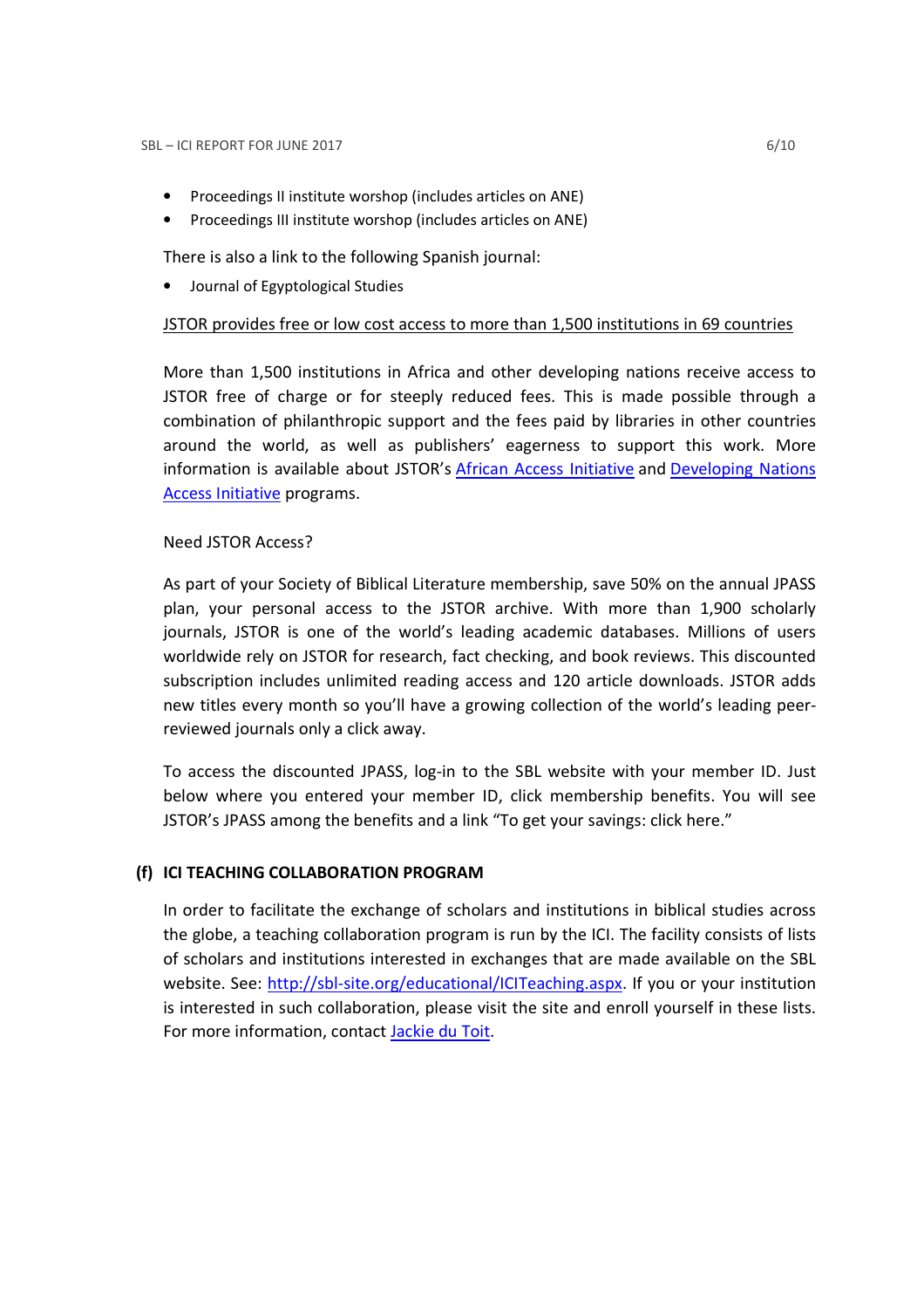#### (g) JOURNAL OF BIBLICAL LITERATURE (JBL) ARCHIVE

Take note that an archive with JBL articles from volume 122.1 of 2003 through volume 130.1 of 2011 is available online to people accessing the SBL website from any ICI country. See http://www.sbl-site.org/publications/ICI\_JBLarchive.aspx. All articles in those volumes can be downloaded for free!

#### (h) THE SBL WEBSITE

The SBL website (on the SBL Press page) has a facility where one can search the full text of all SBL books! For this very convenient tool, see: http://sbl-site.org/publications/default.aspx

For searching reviews of a vast number of academic publications, see the website of Review of Biblical Literature (RBL) at (you have to log in with your membership number): http://www.bookreviews.org/

## (i) EVENTS

The SBL maintains a significant list of events taking place anywhere in the globe. For the full list please go to http://www.sbl-site.org/meetings/events.aspx

A selection of events is listed below—mainly those taking place in ICI regions. Please provide information on conferences in your region, including calls for papers, to Sharon Johnson at sharon.johnson@sbl-site.org.

#### July 15, 2017

## Call for Papers: The Dead Sea Scrolls Seventy Years Later. Manuscripts, Traditions, Interpretations, and Their Biblical Context

#### John Paul II Catholic University of Lublin, Poland

The contributions may deal with any topic related to the Dead Sea scrolls, be it archeological, paleographic, literary, historical, social, biblical, or religious—again, in their widest understandings. The preferred approach is to present a particular theme from the perspective of the development of the related scholarly research, beginning with the first publications of a Qumran manuscript, or first/early interpretations concerning a particular topic related to Qumran research. Any other analysis or approach is also acceptable.

For more information: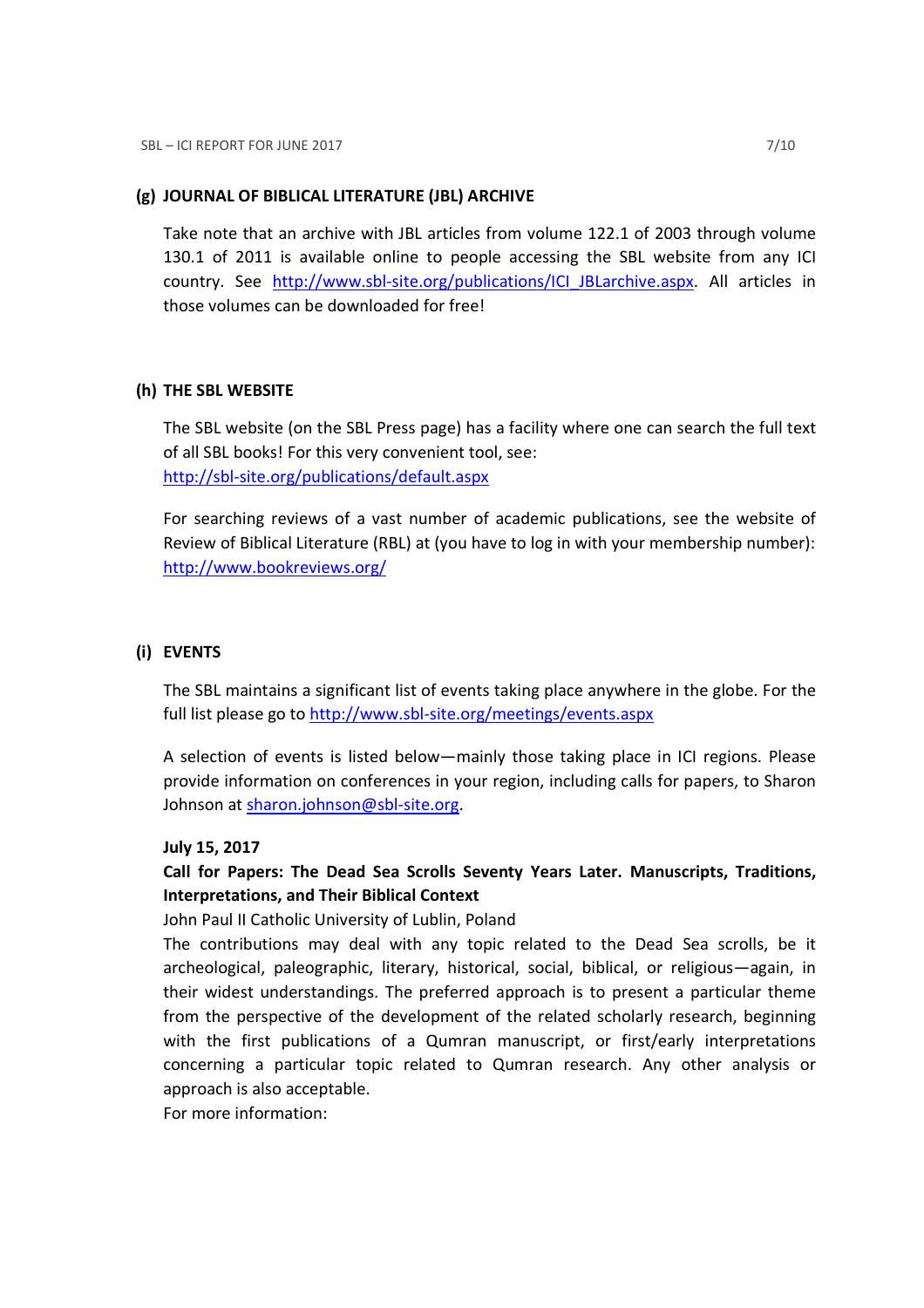See http://ocs.academicon.pl/index.php/test/DSS2017

#### July 18-22, 2017

#### Philosophical Investigation of the Hebrew Scriptures, Talmud and Midrash

This conference will seek to elucidate the classical Jewish theology of torah from heaven in light of recent challenges. We are especially interested in papers that seek a better understanding of the views presented in the Hebrew Bible, Talmud and Midrash, according to which the torah is to be seen as entering the world through, or being given shape by, God's speech to Moses and Israel at Mt. Sinai.

Please direct correspondence to gavriell@herzlinstitute.org

#### August 7, 2017

## Conference on Apocalyptic Literature and Mysticism: Investigating a Turn in Recent Apocalyptic Research

Yale Divinity School and the Faculty of Theology and Religion at the University of the Free State in Bloemfontein, South Africa, will be hosting a conference on this theme. The conference focuses on the relationship between apocalyptic literature and Merkavah Mysticism/mystical movements/texts. The conference will take place on at the University of the Free State. Speakers include John Collins, Adela Collins, Greg Sterling, Jörg Frey and Pieter de Villiers.

For more information.

### August 7-11, 2017

2017 SBL International Meeting Berlin, Germany https://www.sbl-site.org/meetings/Internationalmeeting.aspx

#### September 8-10, 2017

#### Biblical Interpretation for Caribbean Renewal

Jamaica Theological Seminary will host an interdisciplinary theology conference on its campus 14-16 West Avenue, Constant Spring, Kingston 8, Jamaica W.I. The conference is co-sponsored with the Caribbean Graduate School of Theology and the United Theological College of the West Indies.

Both Caribbean residents and others with an interest in the Caribbean are invited to propose papers on any aspect of the theme of "Biblical Interpretation for Caribbean Renewal." We especially encourage papers that:

- propose priorities for biblical interpretation in the Caribbean
- address current practices of biblical interpretation in the Caribbean
- engage particular biblical texts in light of Caribbean realities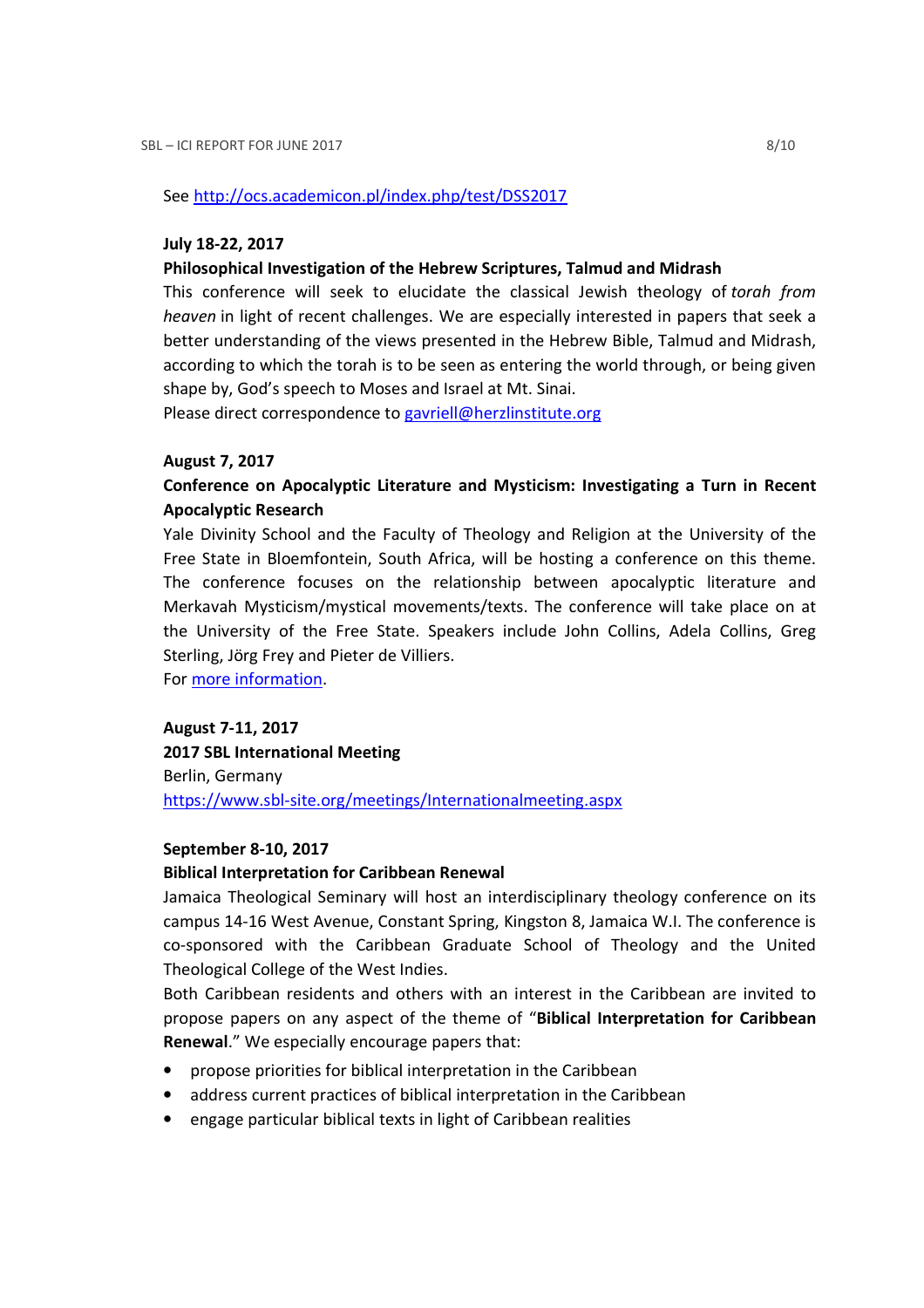The due date for receiving proposals is July 15, 2017.

Further information on submitting proposals may be found in the Call for Papers.

For more information please visit the conference page on the website of the Jamaica Theological Seminary.

## October 25-26, 2017

## The Dead Sea Scrolls Seventy Years Later. Manuscripts, Traditions, Interpretations, and Their Biblical Context

John Paul II Catholic University of Lublin, Poland.

The huge impact of the scrolls on the field of biblical studies (in its most expansive sense!) makes it imperative that we undertake today an effort to examine and review the large field of Dead Sea Scrolls studies. The seventieth anniversary of the first discoveries seems an opportune time. The conference creates a platform for scholarly exchange concerning the present state of professional research in the field of Qumran studies.

For more information: See http://ocs.academicon.pl/index.php/test/DSS2017

## November 18-21, 2017

2017 SBL Annual Meeting Boston, Massachusetts https://www.sbl-site.org/meetings/Annualmeeting.aspx

## (j) SBL EDUCATIONAL RESOURCES FREELY AVAILABLE

There are links to numerous educational resources on the SBL website. The following are freely available: (i) Resources on Teaching the Bible; (ii) Freely downloadable Hebrew, Greek and Transliteration fonts (amongst others); (iii) Resources on Bible translations and commentaries; and (iv) Research tool resources.

See http://sbl-site.org/educational/default.aspx

Also remember to check the newly-developed **Bible Odyssey** online portal. See www.bibleodyssey.org. This portal offers wonderful educational resources, but also resources for broader popular audiences. Use this site to popularize our academic studies in faith communities!

Any topics you would like to see Bible Odyssey address? Just send a message to: bow@sbl-site.org